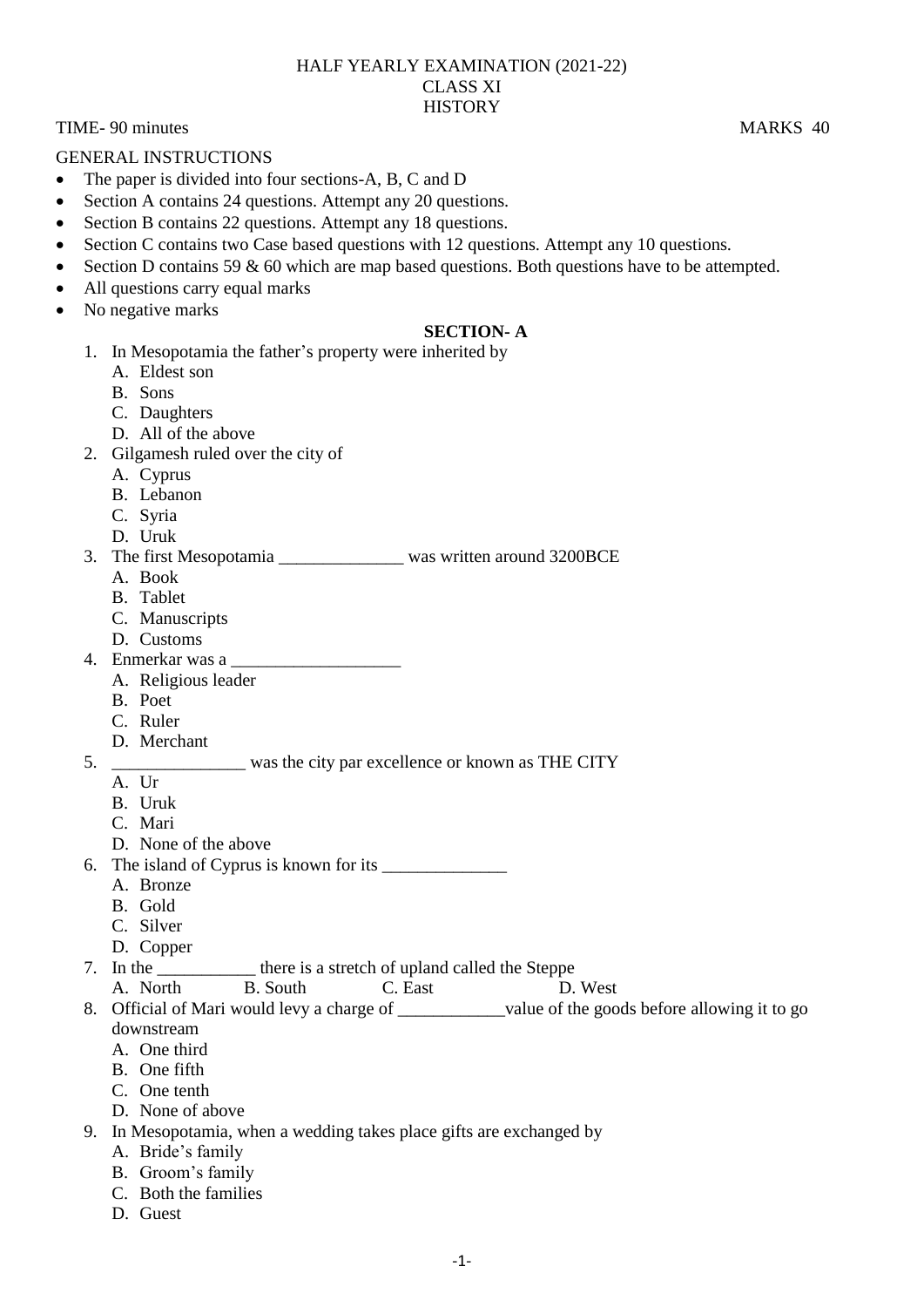- 10. The king of Mari was Akkadians
	- A. True
	- B. False
- 11. Coptic was a language spoken in
	- A. Egypt
	- B. Italy
	- C. France
	- D. Spain
- 12. Pompeii was buried in a volcanic eruptions
	- A. 69 CE
	- B. 79 CE
	- C. 89 CE
	- D. 99 CE
- 13. St. Augustine was a bishop of
	- A. Italy
	- B. Germany
	- C. France
	- D. North Africa
- 14. Denarius was a silver coin containing \_\_\_\_\_\_\_\_\_ of pure silver
	- A. 2.5 gm
	- B. 3.5 gm
	- C. 4.5 gm
	- D. 5.5 gm

### 15. **Example 15.** For forbade the senators from serving the army

- A. Augustus
- B. Gallienus
- C. Tiberus
- D. Constantine
- 16. The regime established by Augustus was called
	- A. Principate
	- B. Prinseb
	- C. Princeps
	- D. Early empire
- 17. Dressal 20 was a container used for carrying
	- A. Water
	- B. Olive oil
	- C. Spanish olive oil
	- D. All of above
- 18. Solidus a new denomination of coin was minted in
	- A. Gold
	- B. Silver
	- C. Bronze
	- D. Copper
- 19. Tiberius was not the biological son of Augustus
	- A. True
	- B. False

# 20. \_\_\_\_\_\_\_\_\_\_\_\_\_\_ sea was in the heart of the Roman Empire

- A. Caspian
- B. Red
- C. Mediterranean
- D. Arabian
- 21. Pick out the most conservative school of law
	- A. Maliki
	- B. Hanbali
	- C. Hanafi
	- D. Shafii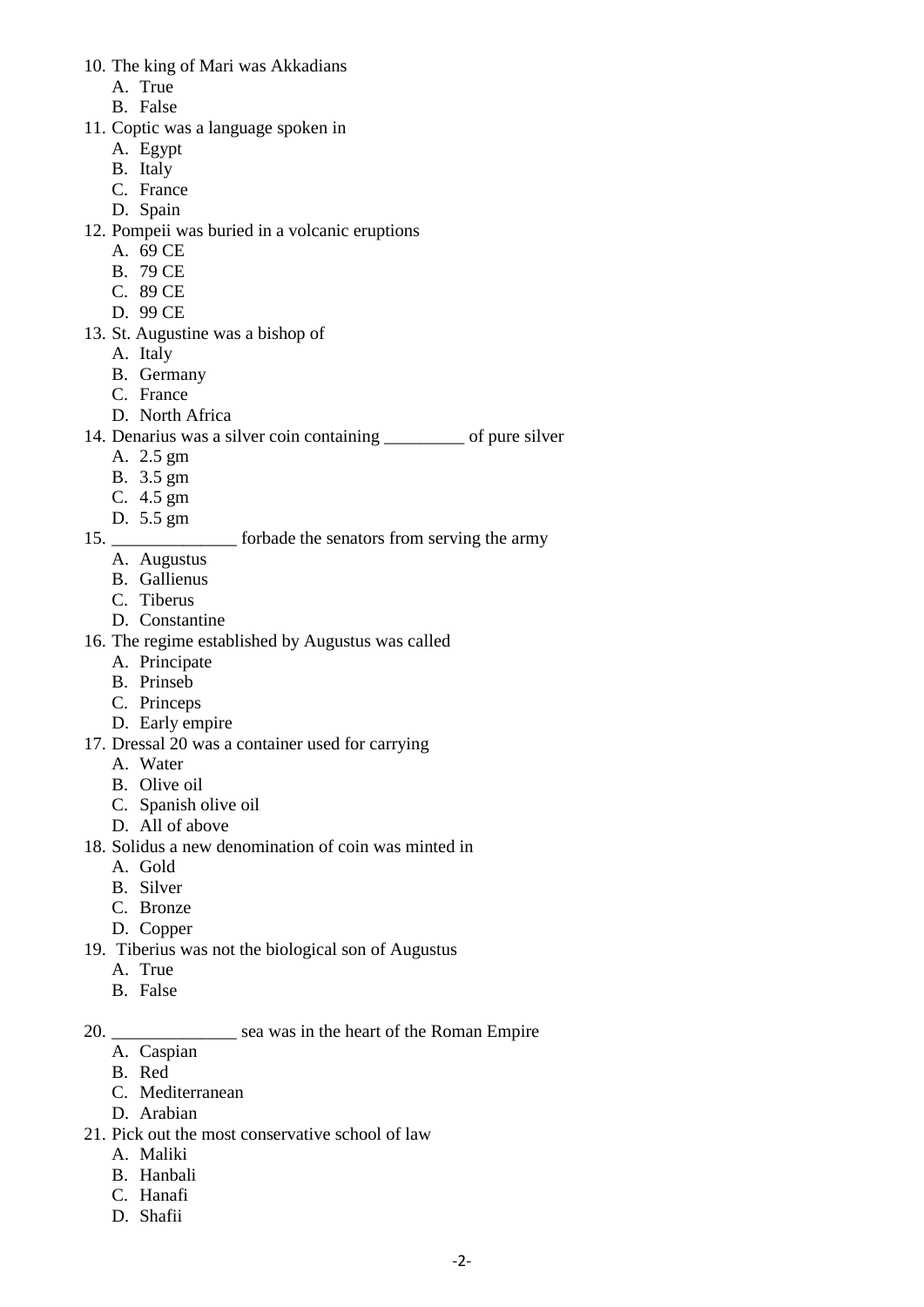- 22. Iqtas was a tax paid by the
	- A. The non -muslims
	- B. Muslims
	- C. Property tax
	- D. None of the above
- 23. Malik Shah, the saljuq sultan of Baghdad died in
	- A. 1085
	- B. 1092
	- C. 1092
	- D. 1095
- 24. Muawiya proclaimed himself the next caliph in  $AD$ 
	- A. 656
	- B. 661
	- C. 657
	- D. 750

### **SECTION-B**

- 25. Dome of the Rock is located in
	- A. Damascus
	- B. Khurasan
	- C. Jerusalem
	- D. Baghdad
- 26. Name the caliph who conducted expeditionary raids in byzantine empire
	- A. Abu Bakr
	- B. Uthman
	- C. Umar
	- D. Ali
- 27. Muawiya shifted his capital to Baghdad
	- A. True
	- B. False
- 28. The third Crusade was held in
	- A. 1187
	- B. 1189
	- C. 1192
	- D. 1194
- 29. Canon points out the importance of
	- A. Travel
	- B. Science
	- C. Values
	- D. Prayer
- 30. What is the name of the last Umayyad caliph
	- A. Muawiya
	- B. Abd-al- malik
	- C. Abbas
	- D. Marwan
- 31. Feud is derived from a\_\_\_\_\_\_\_\_\_\_\_\_\_ word meaning a piece of land.
	- A. French
	- B. German
	- C. Latin
	- D. Spanish
- 32. Pope gave king Charlemagne the title
	- A. Holy Emperor of France
	- B. Holy Roman Emperor
	- C. Holy Crusader
	- D. Holy king of Spain
- 33. The lords and the nobles belong to the First order
	- A. Correct
	- B. Incorrect
- 34. Easter is marked as the
	- A. Birth of Christ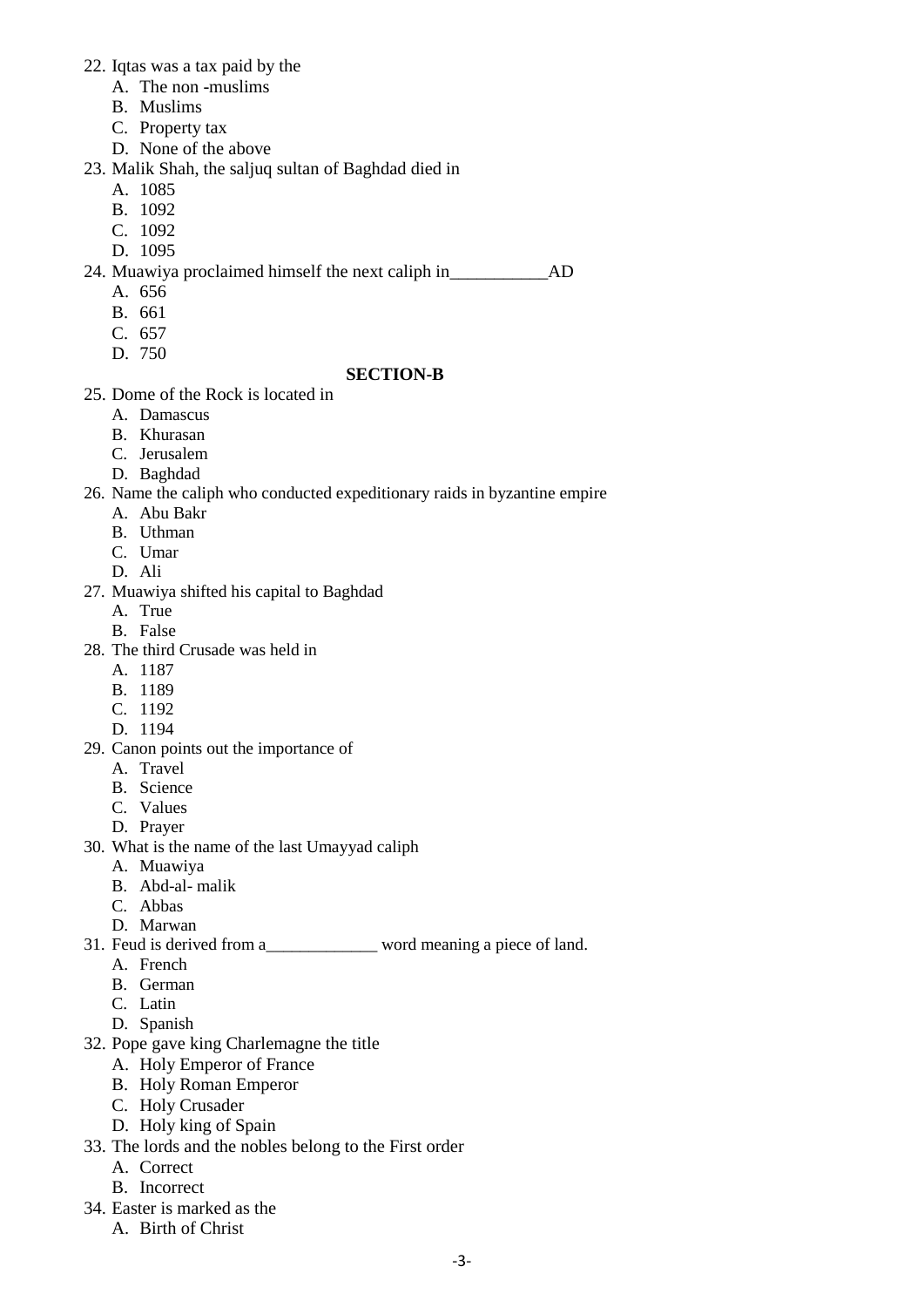- B. Day of judgement
- C. Crucifixion of Christ
- D. Parish feast
- 35. Pick out the odd one
	- A. Louis XI in France
	- B. Maximillian in Austria
	- C. Henry VII in England
	- D. Alexius I in Byzantine
- 36. The house of the nobles was called
	- A. Abbey
	- B. Friars
	- C. Manor
	- D. Parish
- 37. ASSERTION: The lord gave knight a piece of land and promised to protect it. REASON: Knight could serve only his master all his death.
	- A. Both A and R are true
	- B. Both A and R are true but R is not correct
	- C. A is correct but R is incorrect
	- D. A is incorrect and R is correct
- 38. \_\_\_\_\_\_\_\_\_\_\_ were the religious nobility
	- A. Nobles
	- B. Priest
	- C. Bishops
	- D. Knight
- 39. Nobles could raise their troops called
	- A. Vassals
	- B. Knighthood
	- C. Noble levies
	- D. Feudal levies
- 40. Who wrote Canterbury Tales?
	- A. Maximillian
	- B. Chaucer
	- C. William
	- D. Benedict

Picture based question (Question Nos. 41&42)

# 41. What is the name of the building?

- A. The great Mosque in Samarra
- B. Mustansiriya Madrasa
- C. Nemours castle
- D. Dome of the Rock

### 42. Where is it located?

- A. Jerusalem
- B. Baghdad
- C. Samarra
- D. France

Picture based questions (Question Nos.43&44)



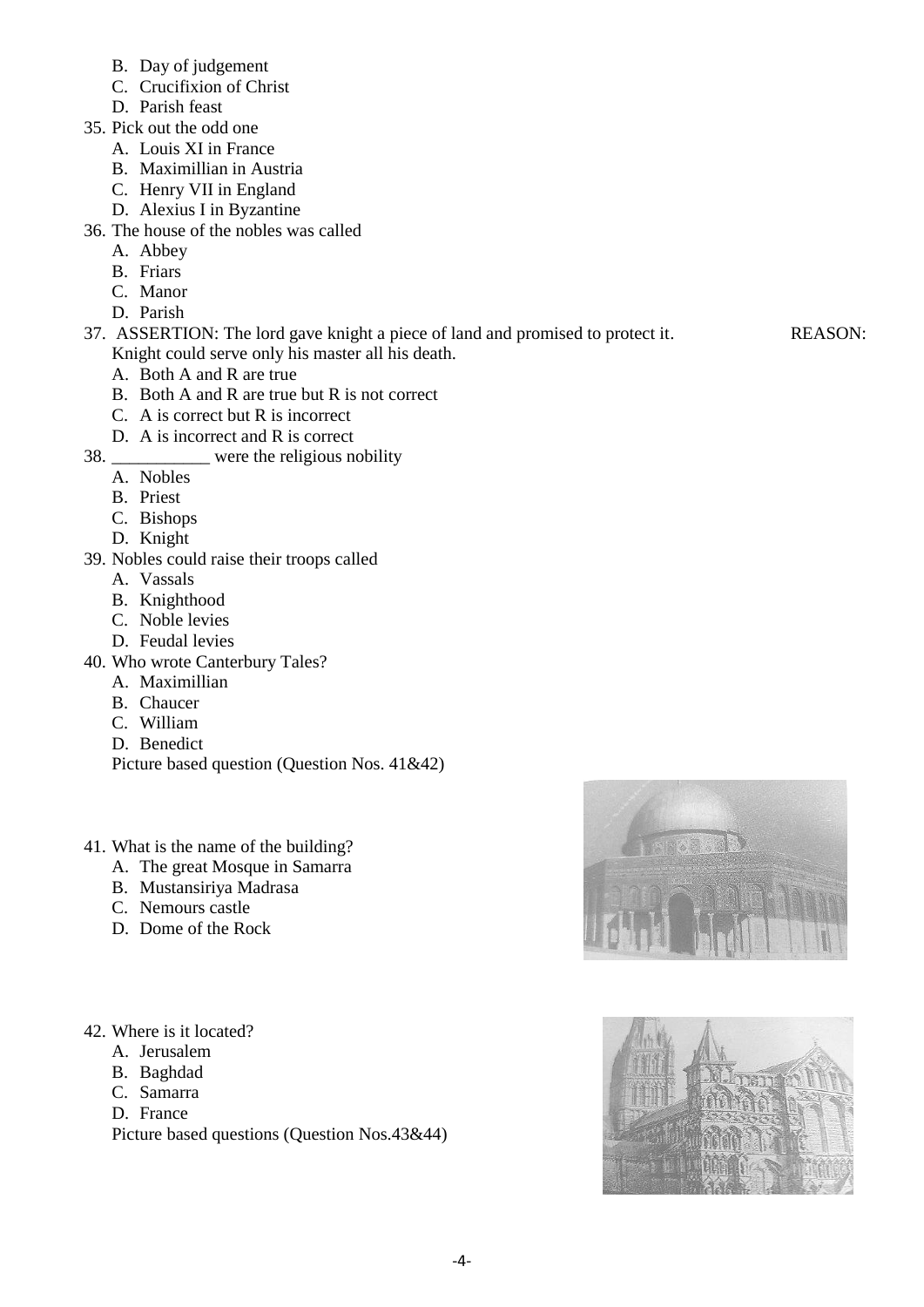43. Identify the building

- A. Nemours Castle.
- B. Hever Castle
- C. Salisbury Cathedral
- D. St. michael's Benedictine Abbey
- 44. Where is it located?
	- A. England
	- B. Burgundy
	- C. France
	- D. None of the above

Picture based questions (Question Nos. 45&46)

- 45. The Colosseum was built in\_\_\_\_\_\_\_
	- A. 69.CE
	- B. 79.CE
	- C. 80.CE
	- D. 89.CE

### 46. The Colosseum could accommodate\_\_\_\_\_\_\_\_\_\_\_\_\_\_ people.

- A. 50,000
- B. 60,000
- C. 65,000
- D. 75.000

#### **SECTION- C**

Read the following source carefully and answer the MCQs [47-52] with the most appropriate option.

In Benedictine monasteries, there was a manuscript with 73 chapters of rules which were followed by the monks for many centuries. Here are some of the rules they had to follow:

Chapter 6: permission to speak should rarely be granted to monks.

Chapter 7: humility means obedience.

Chapter 33: No monk should own private property.

Chapter 47: Idleness is the enemy of the soul, so friars and sisters should be occupied at certain times in manual labour, and at fixed hours in sacred reading.

Chapter 48: The monastery should be laid out in a such a way that all necessities be found within its bounds watermill, garden, workshops.

47. Give another name for monastery.

- A. Friars
- B. Abbeys
- C. Parish
- D. Chapel

48. when was the Benedict monasteries founded

- A. 529
- B. 589
- C. 610
- D. 910

49. the Benedict monastery is located in

- A. England
- B. Burgundy
- C. Italy
- D. Gaul

50. The 78 chapters of rules which were followed by the monks for many centuries.

- A. True B. False
- 51. monasteries were constructed\_\_\_\_\_\_\_\_\_\_\_\_\_\_\_\_\_
	- A. In towns and cities near cathedral.
	- B. Amongst people in villages.
	- C. Far away from human habitation.
	- D. Near Cathedral.

52. Unlike priesthood, monastery life was open for both men and women.

- A. Agree
- B. Disagree

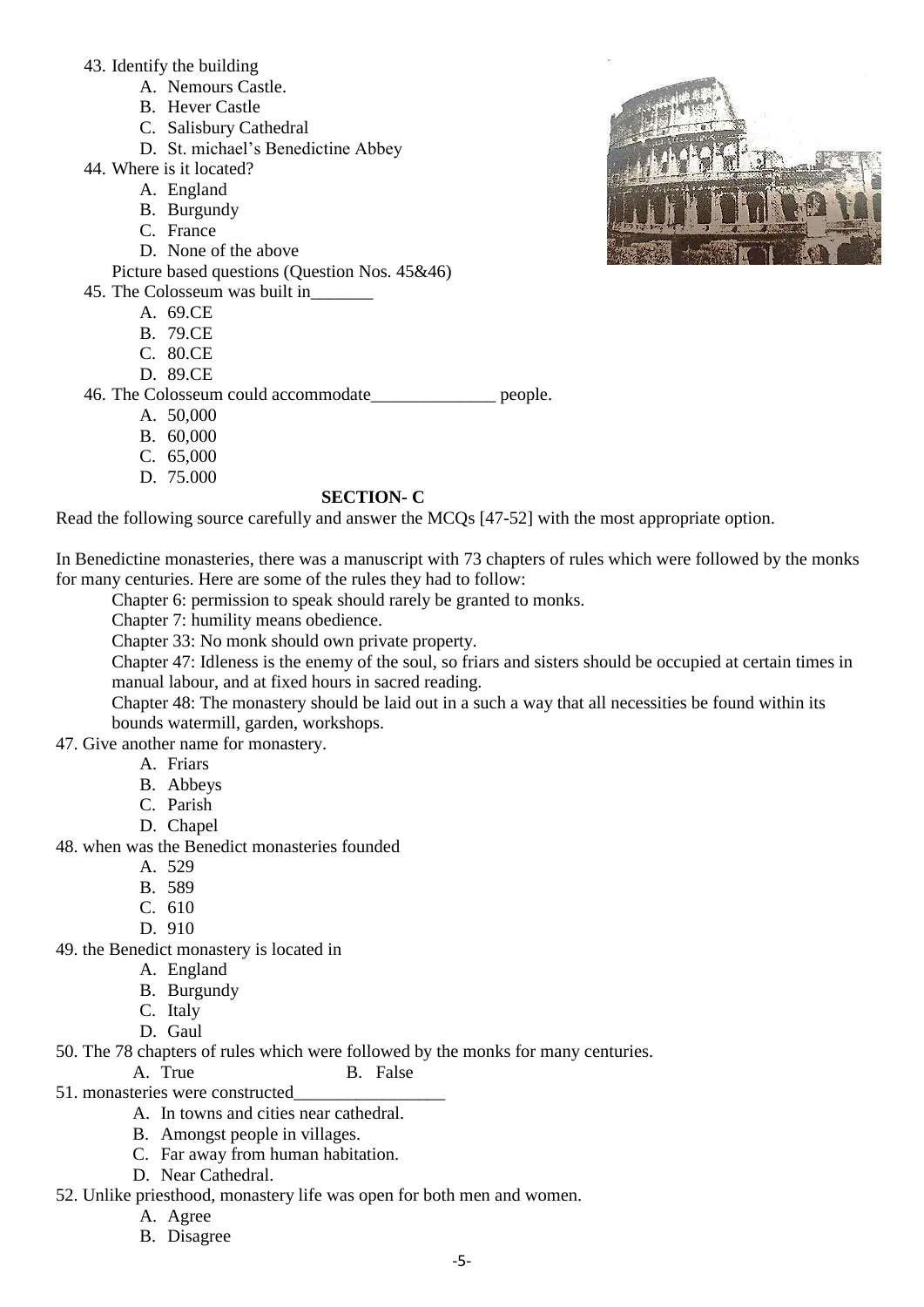Read the following source carefully and answer the MCQs [53-58] with the most appropriate option.

In the central Islamic lands, written works were widely circulated after the introduction of paper. Paper (made from linen) came from China, where the manufacturing process was a closely guarded secret. In 751, the Muslim governor of Samarqand took 20,000 Chinese invaders as prisoners, some of whom were good at making paper. For the next 100 years, Samarqand paper remained an important export item. Since Islam prohibited monopolies, paper began to be manufactured in the rest of the Islamic world. By the middle of the tenth century, it had more or less replaced papyrus, the writing material made from the inner stem of a plant that grew freely in the Nile valley. Demand for paper increased and Abd al-Latif, a doctor from Baghdad and a resident of Egypt between 1193 and 1207, reported how Egyptian peasants to obtain mummy wrappings made of linen to sell to paper factories.

Paper also facilitated the writing commercial and personal documents of all kinds. In 1896, a huge collection of medieval Jewish documents was discovered in a sealed room (Geniza, pronounced ghaniza) of Ben Erza synagogue in Fustat. The documents had been preserved thanks to Jewish practice of not destroying any piece of writing that contained the name God. The Geniza was found to contain over a quarter of a million manuscripts and fragments dating back as far as the mid-8<sup>th</sup> century. Most of the material dated from the  $10^{th}$  to the  $13^{th}$ century, that is, from the Fatimid, Ayyubid and early Mamluk periods. These included personal letters between merchants, family and friends, contracts, promise of the dowry, sale documents, laundry lists, and other trivia. Most of the documents were written in Judaeo-Arabic, a version of Arabic written in Hebrew characters that was commonly used by Jewish communities throughout the medieval Mediterranean. The Geniza documents provide rich insights into personnel and economic experiences as also into Mediterranean and Islamic culture. The documents suggest that the business skills and commercial techniques of merchants of the medieval Islamic world were more advanced than those of their European counterparts. Goitein wrote a multi-volume history of the Mediterranean from Geniza record, and Amitav Ghosh was inspired by a Geniza letter to tell the story of an Indian slave in his book, In An Antique Land.

### 53. The old capital of Egypt is

- A. Qahira
- B. Baghdad
- C. Damacus
- D. Fustat

54. The Mamluks, the rulers of Egypt drove the Christians from all of Palestine in

- A. 1290
- B. 1291
- C. 1295
- D. 1299
- 55. Synagogue is a place of worship for
	- A. Christians
	- B. Muslims
	- C. Jews
	- D. Hebrews

56. \_\_\_\_\_\_\_\_\_\_\_\_\_\_\_ was inspired by the Geniza letter

- A. Amitav Ghosh
- B. Harun-al Rashid
- C. Abbas
- D. Alexius I

57. Goitein wrote a multi-volume history of the from Geniza record.

- A. Central Islamic World.
- B. Mediterranean.
- C. People of the Book.
- D. Ghaznavid Sultanate.

58. Abd al-Latif, a \_\_\_\_\_\_\_\_\_\_\_\_ from Baghdad and a resident of Egypt between 1193 and 1207, reported how Egyptian peasants to obtain mummy wrappings made of linen to sell to paper factories

- A. Sultan
- B. Teacher
- C. Doctor
- D. Slave